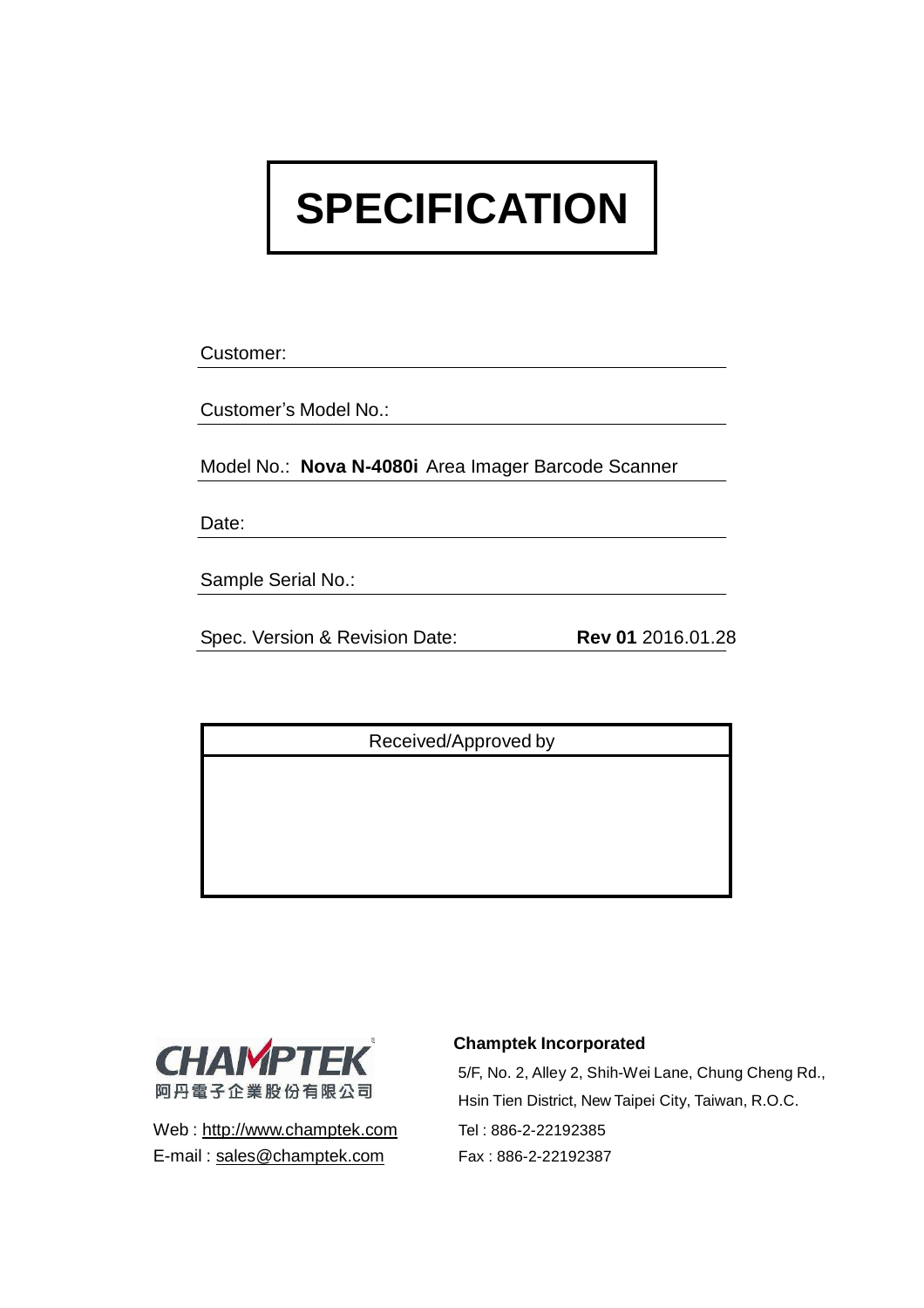### **Revision History**

| Version         | Date       | Context                      |
|-----------------|------------|------------------------------|
| E <sub>00</sub> | 2015.04.08 | <b>Preliminary Version</b>   |
| R <sub>01</sub> | 2016.01.28 | <b>Reading Range Revised</b> |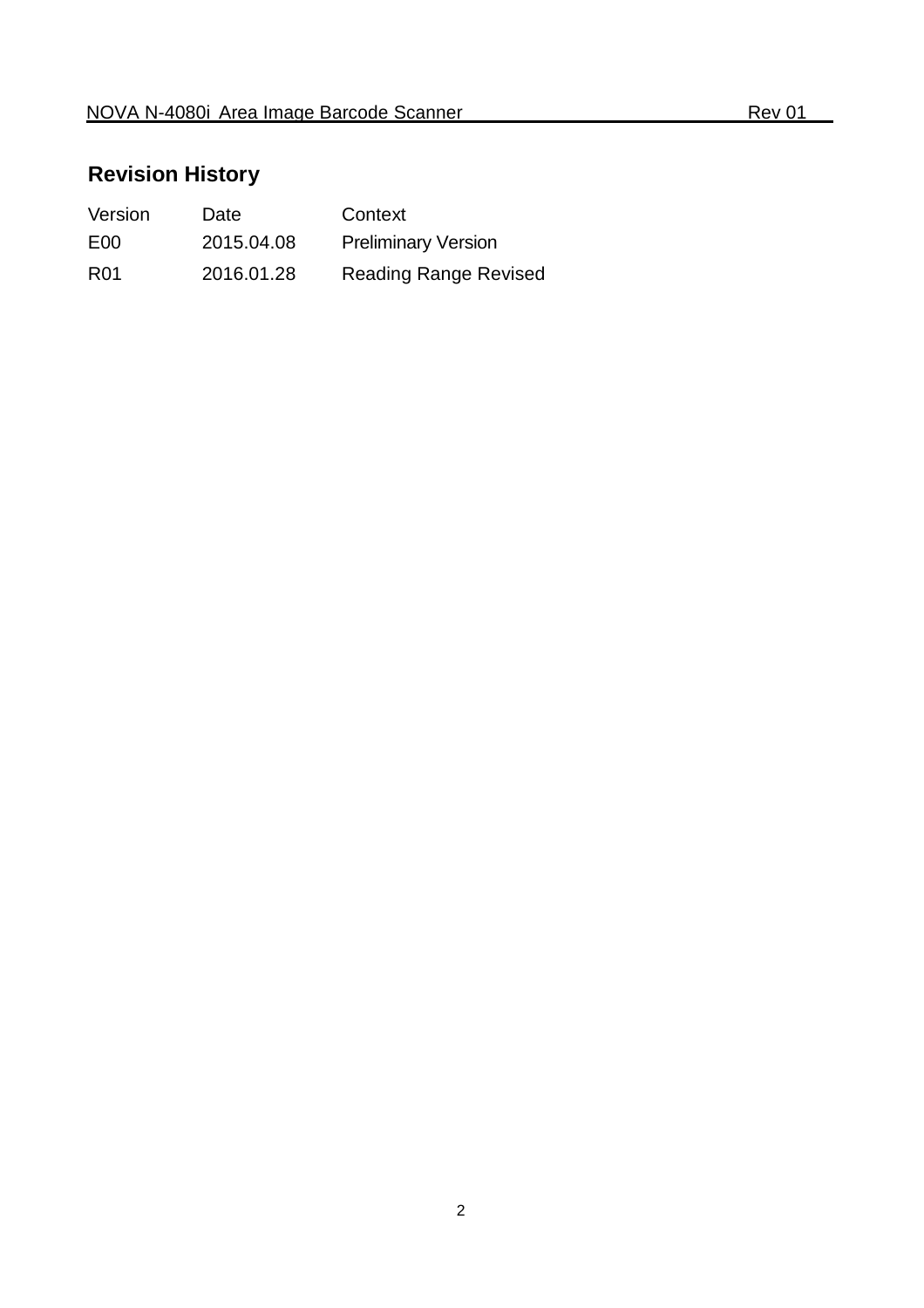## **TABLE OF CONTENTS**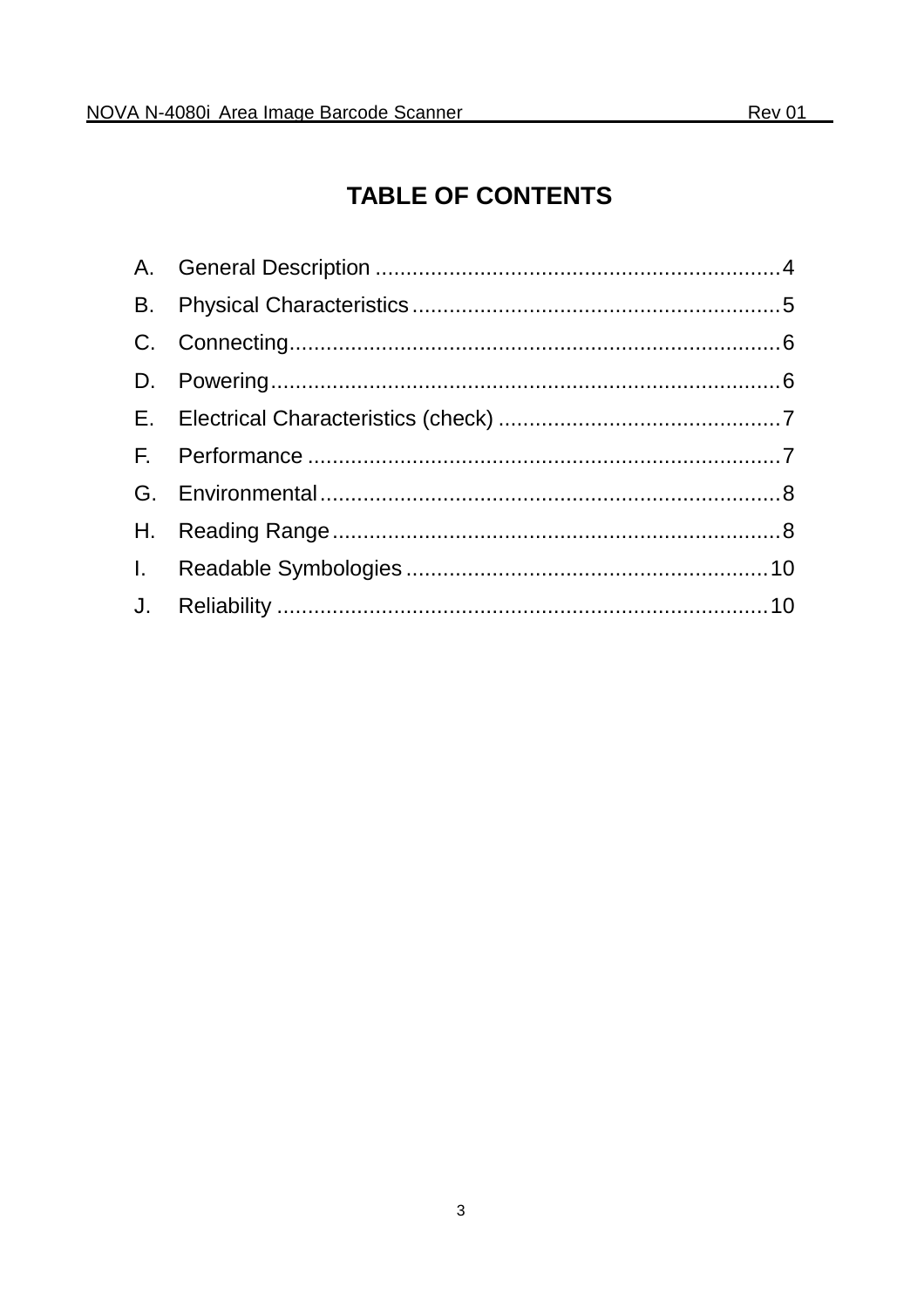### <span id="page-3-0"></span>**A. General Description**

The N0VA N-4080i is a high performance, omni-directional area imager bar code scanner. It uses digital imaging technology to provide intuitive and fast reading of 1D and 2D bar codes as well as supporting more advanced features like image capture deactivation. It is designed for various OEM solutions, on-counter reading options.

It supports up to 500mm reading depth of 1D and 2D barcode, its scan rate is up to 120 scans per second in linear emulation and 60 images per second in 2D area mode. Based on CMOS technology for optimal image sensitivity and dynamic range, the N-4080i features scanning speeds faster than traditional 2D imagers.

NOVA N-4080i is a high performance area imager scanner, provides customers with the most cost-effective solution in the market and perfectly suitable and definitely the best choice for any retail and logistic environment.

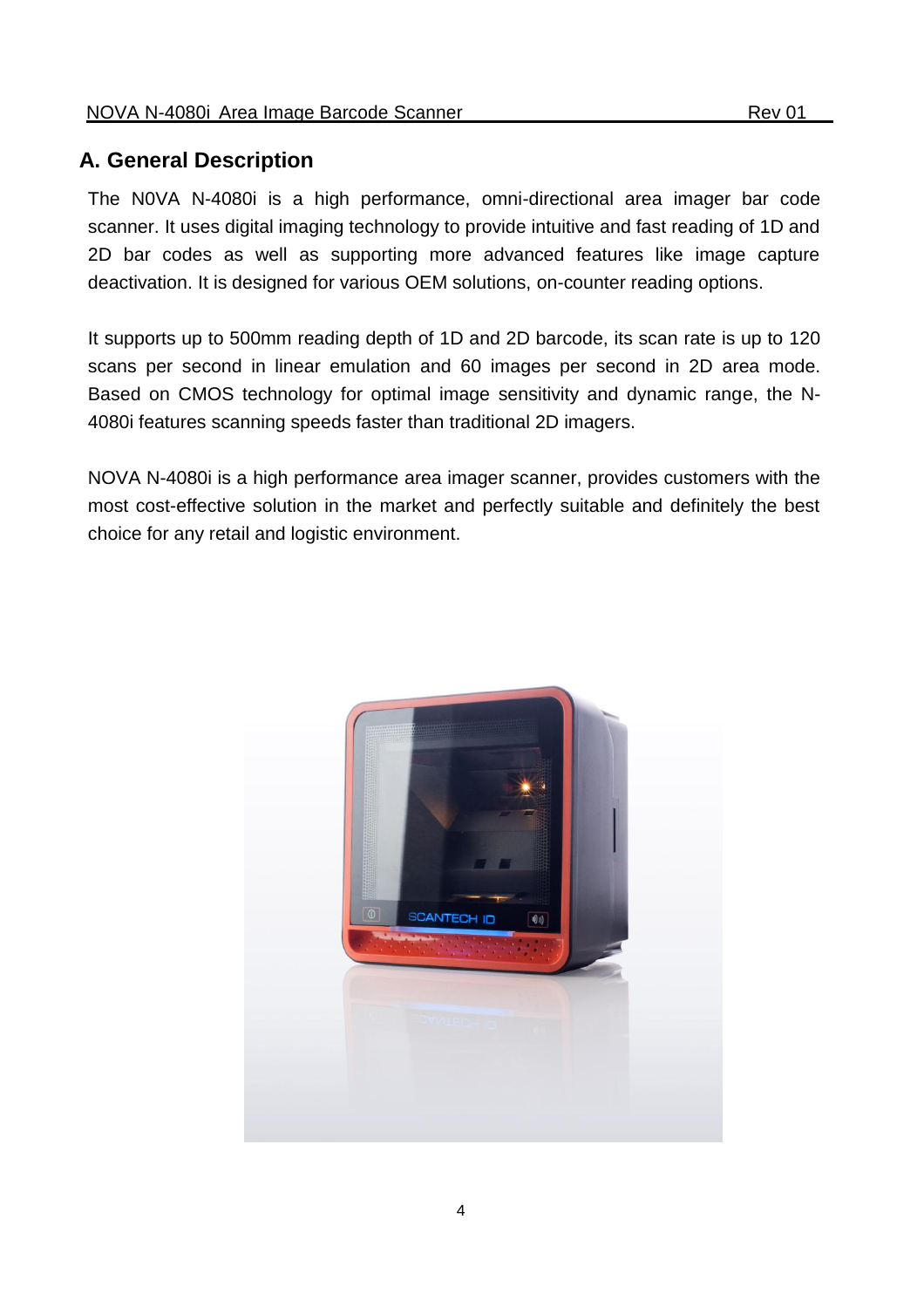### <span id="page-4-0"></span>**B. Physical Characteristics**

| Weight                  |                            |
|-------------------------|----------------------------|
| Body weight             | Approx.572g                |
| RS232 Cable weight      | Approx.123g                |
| <b>USB Cable weight</b> | Approx. 67g                |
| <b>Material</b>         | <b>ABS Plastic</b>         |
| Connector               | <b>RJ 48C 10 Pin</b>       |
| Dimension(WxDxH)        | 152.07 x 152.02 x 90.22 mm |
| <b>Color Available</b>  | <b>Black</b>               |

### **Body Dimension**

Unit: mm

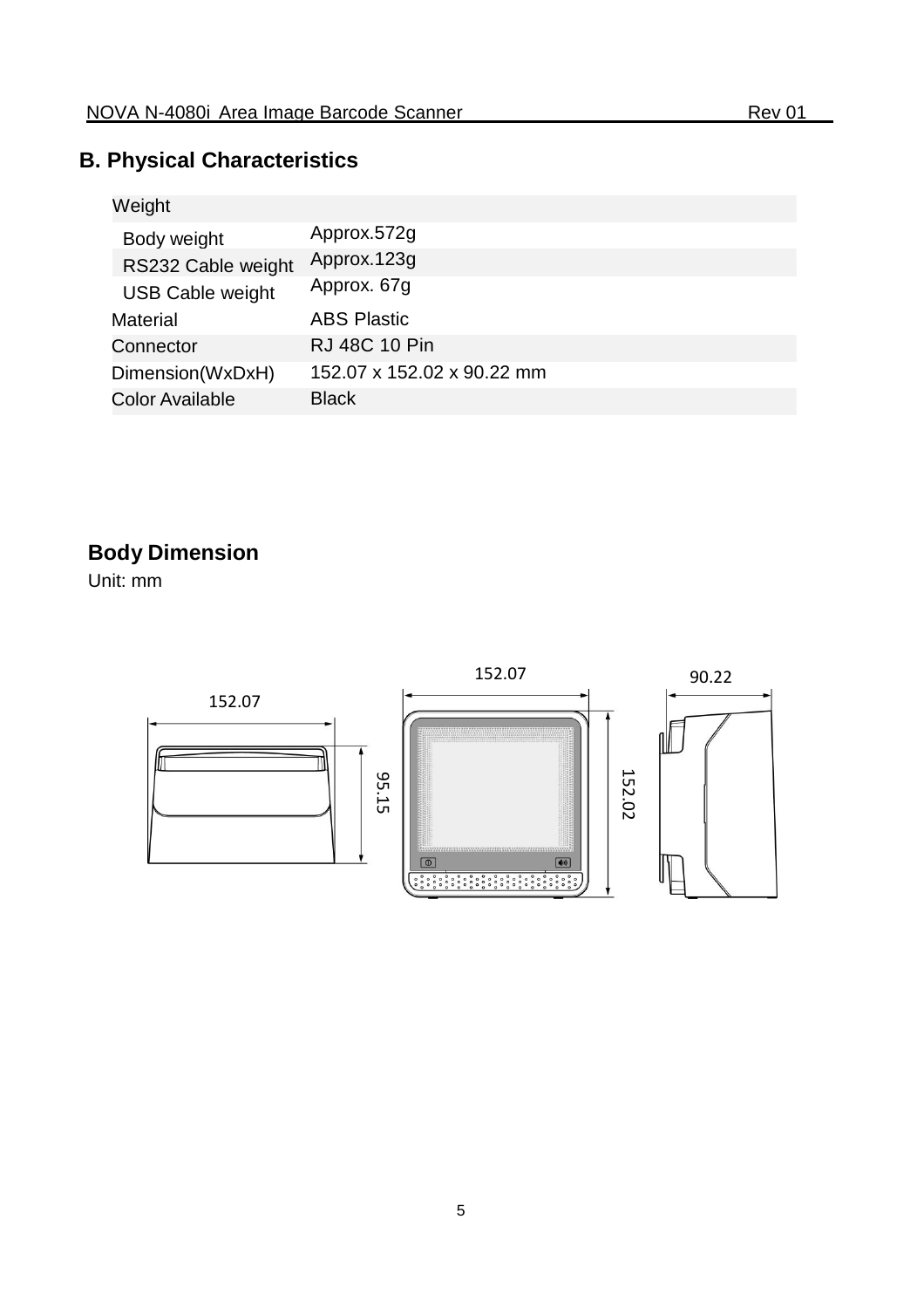### <span id="page-5-0"></span>**C. Connecting**

#### **Interface Selection**

NOVA N-4080i allows you to connect your host system using two different interface cables, RS232 or USB.

On powering up, the scanner determines the type of the interface used and switches to the appropriate protocol.

| <b>Interface Cable</b>               | <b>Connector type</b> |
|--------------------------------------|-----------------------|
| RS232 (Product Number: 0114-SM01121) | Sub-D 9-pin           |
|                                      |                       |
| USB (Product Number: 0114-S802131)   | <b>USB</b> connector  |
|                                      |                       |

### <span id="page-5-1"></span>**D. Powering**

N-4080i power is designed by USB+5V, do not need power supply once the interface is USB, but will request power supply for RS232 interface.

#### **Power injector**

RS232 cable has a power injector to connect an external power supply.

| 冊<br>uuuu<br>+5 V AC adapter | Power injector           |
|------------------------------|--------------------------|
| <b>Cable</b>                 | <b>Power</b><br>injector |
| <b>RS232</b>                 |                          |
| <b>USB</b>                   | ×                        |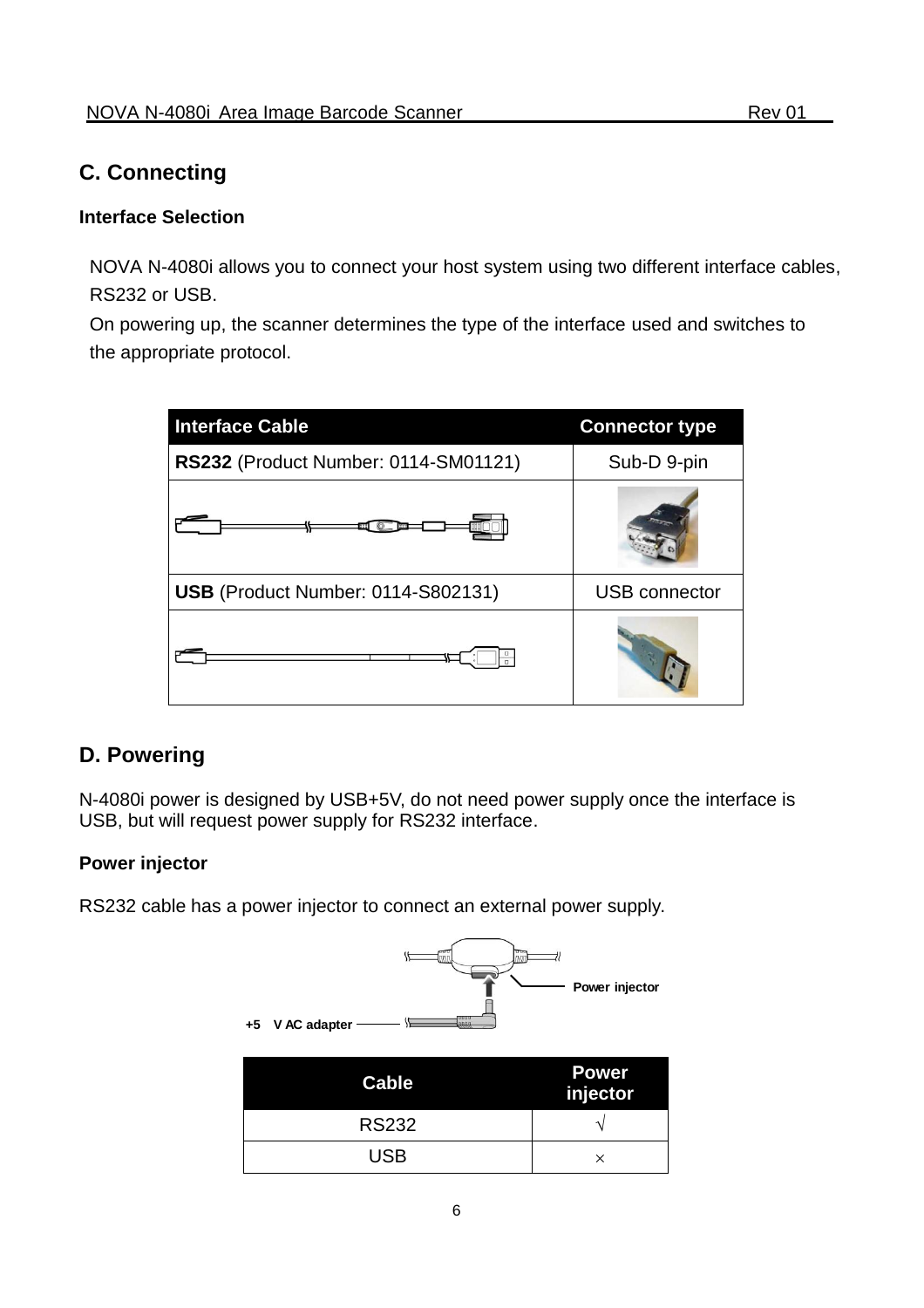#### <span id="page-6-0"></span>NOVA N-4080i Area Image Barcode Scanner Rev 01 **E. Electrical Characteristics (check)**

| <b>Interface</b>      | <b>RS232</b>            | <b>USB</b>       |
|-----------------------|-------------------------|------------------|
| <b>Supply Voltage</b> | DC Adaptor<br>$+5V +5%$ | <b>USB Power</b> |
| Stand-by (Typ.)       | 230 mA                  | 230 mA           |
| Operation (Typ.)      | 460 mA                  | 460 mA           |

### <span id="page-6-1"></span>**F. Performance**

| Light source   | Visible red light 625nm LED                                                                |
|----------------|--------------------------------------------------------------------------------------------|
| View of filed  | Horizontal – 40°, Vertical – 25°                                                           |
| Depth of field | Refer to "Reading Range" Session                                                           |
| Resolution     | 752 (H) x 480 (V) pixels<br>5.0 mil (Code 39), 4.0 mil (PDF417)                            |
| Scan speed     | up to 120 scans per second in linear emulation<br>and 60 images per second in 2D area mode |
| Pitch          | $\pm 60^\circ$ (from front to back)                                                        |
| <b>Skew</b>    | $\pm 60^{\circ}$ (from plane parallel to symbol(side-to-side))                             |
| Roll           | $360^\circ$                                                                                |
| Interface      | RS-232 or USB                                                                              |
| Indicators     | Beep and LED (Standby Blue, Good read Orange)                                              |

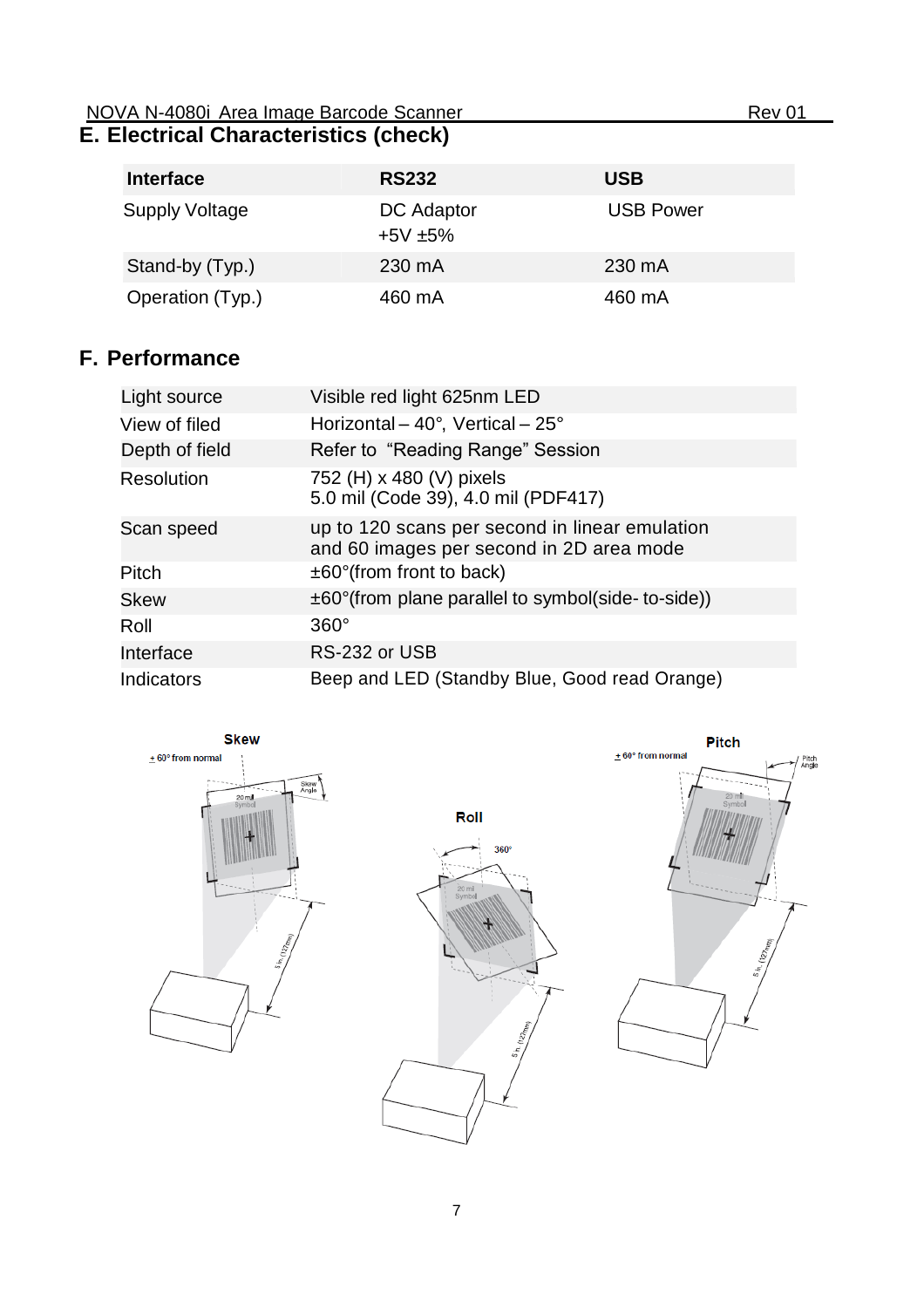#### <span id="page-7-0"></span>**G. Environmental**

| Operating Temp.          | $0^{\circ}$ C to $50^{\circ}$ C    |
|--------------------------|------------------------------------|
| Storage Temp.            | $-20^{\circ}$ C to 70 $^{\circ}$ C |
| <b>Relative Humidity</b> | 20% to 95% (Non-condensing)        |
| Ambient light            | 100,000 Lux Max. (Sunlight)        |

#### <span id="page-7-1"></span>**H. Reading Range**

The following table summarizes the reading distance for the specified codes with both the wide area field and the high density field enabled and active for decoding.

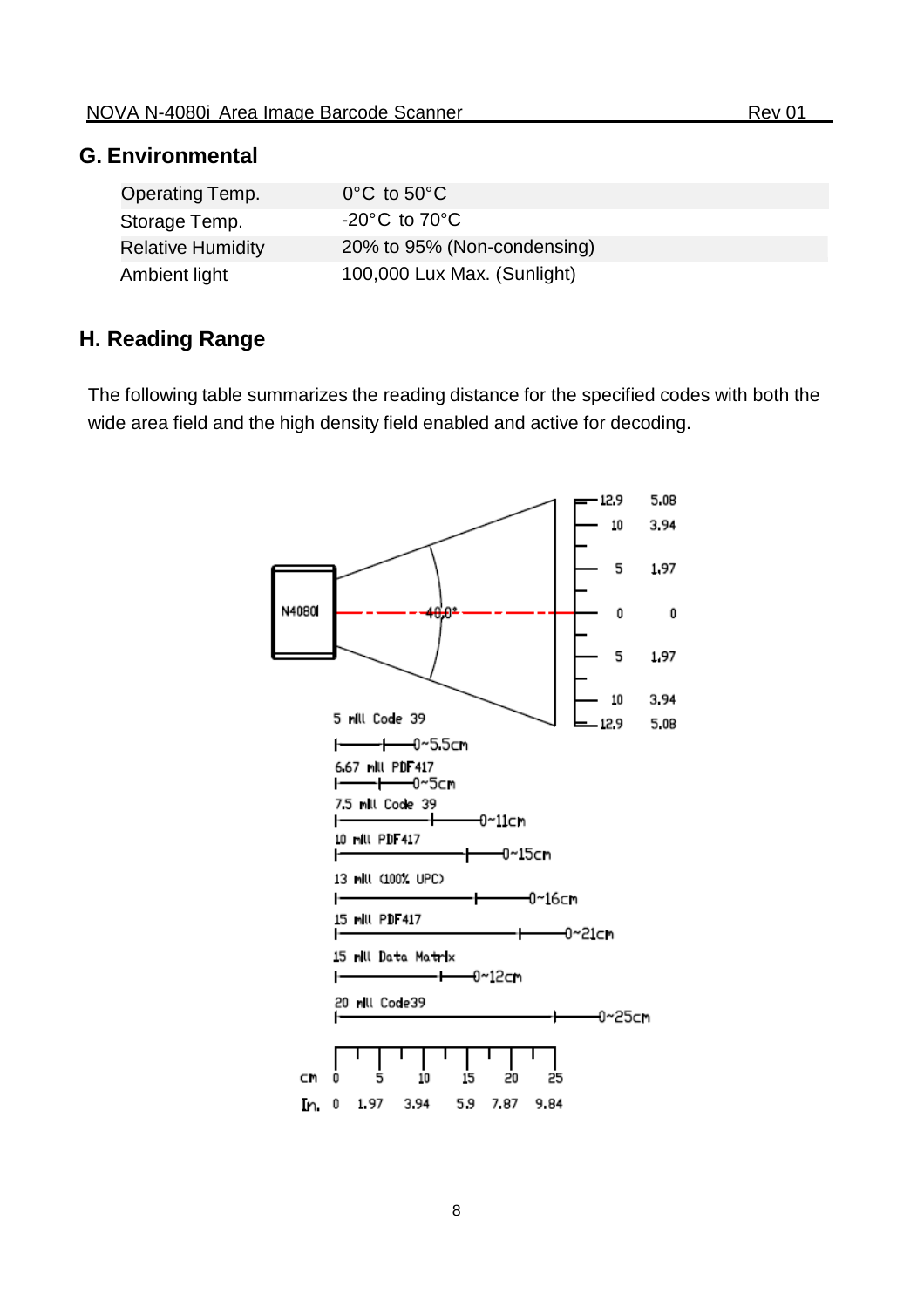| <b>Symbol Density/</b><br><b>Bar Code Type</b> | <b>Bar Code</b><br>Content/<br>Contrast <sup>Note</sup> 2 | <b>Typical Working Ranges</b> |                       | <b>Guaranteed Working</b><br><b>Ranges</b> |                       |
|------------------------------------------------|-----------------------------------------------------------|-------------------------------|-----------------------|--------------------------------------------|-----------------------|
|                                                |                                                           | <b>Near</b>                   | Far                   | <b>Near</b>                                | Far                   |
| 5.0 mil<br>Code 39                             | <b>ABCDEFGH</b><br>80% MRD                                | $2.1$ in<br>5.33 cm           | 7.5 in<br>19.05 cm    | 2.5 <sub>in</sub><br>6.35 cm               | 6.8 in<br>17.27 cm    |
| 6.67 mil<br><b>PDF417</b>                      | 4 Col. 20 Rows<br>80% MRD                                 | 3.4 in<br>8.64 cm             | 7.1 in<br>18.03 cm    | 4 1 in<br>10.41 cm                         | 6.2 in<br>15.75 cm    |
| 7.5 mil<br>Code 39                             | <b>ABCDEF</b><br>80% MRD                                  | Note 1                        | 10.6 in<br>26.92 cm   | Note 1                                     | 9.6 in<br>24.38 cm    |
| 10 <sub>mi</sub><br><b>PDF417</b>              | 3 Col, 17 Rows<br>80% MRD                                 | Note 1                        | $10.1$ in<br>25.65 cm | Note 1                                     | 9.0 in<br>22.86 cm    |
| $13 \text{ mil}$<br>UPC-A                      | 012345678905<br>80% MRD                                   | 16 in<br>5.08 cm              | $15.5$ in<br>39.37 cm | 2.5 <sub>in</sub><br>5.08 cm               | $14.2$ in<br>36.07 cm |
| 15 <sub>mi</sub><br><b>PDF417</b>              | 80% MRD                                                   | Note 1                        | 14.7 in<br>37.34 cm   | Note 1                                     | $13.2$ in<br>33.53 cm |
| 15 <sub>mi</sub><br>Data Matrix                |                                                           | Note 1                        | $10.5$ in<br>26.67 cm | <b>TBD</b>                                 | <b>TBD</b>            |
| 20 mil<br>Code 39                              | 123<br>80% MRD                                            | Note 1                        | 24 7 in<br>62.74 cm   | Note 1                                     | 21.8 in<br>55.37 cm   |

Note 1: Near distance is Field of View (FOV) limited by barcode's size.